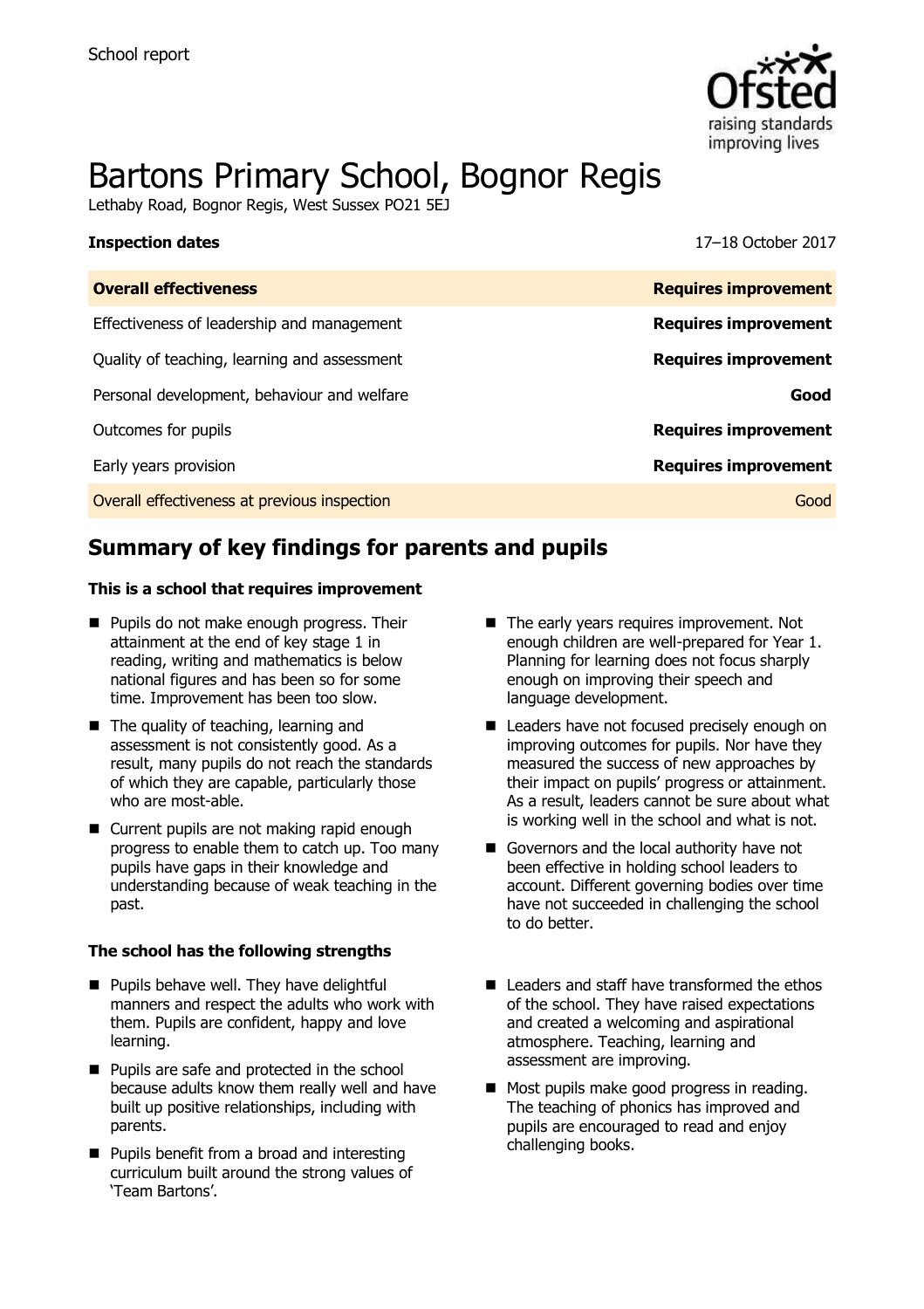

# **Full report**

### **What does the school need to do to improve further?**

- Improve pupils' attainment at the end of key stage 1, particularly in writing and mathematics.
- Ensure that teaching, learning and assessment lead to good progress over time for all pupils, by:
	- identifying precisely the gaps in pupils' knowledge, understanding and skills and tackling these systematically
	- challenging the most able pupils.
- **Ensure that children in the early years are well-prepared for key stage 1, by:** 
	- creating a more stimulating environment to provoke children's interest and develop their imagination
	- extending their spoken language during child-initiated activities
	- developing the skills of teaching assistants in the early years, so that they can fully contribute to children's language development and progress.
- **IMPROVE the impact of leadership and management, by:** 
	- ensuring that plans to improve the school are now precisely focused on ambitious goals for pupils' progress and attainment
	- evaluating the success of new approaches and initiatives by their impact on pupils' progress and attainment
	- developing the emerging skills of subject leaders and the leader in the early years so that they can be more effective.

An external review of governance should be undertaken in order to assess how this aspect of leadership and management may be improved.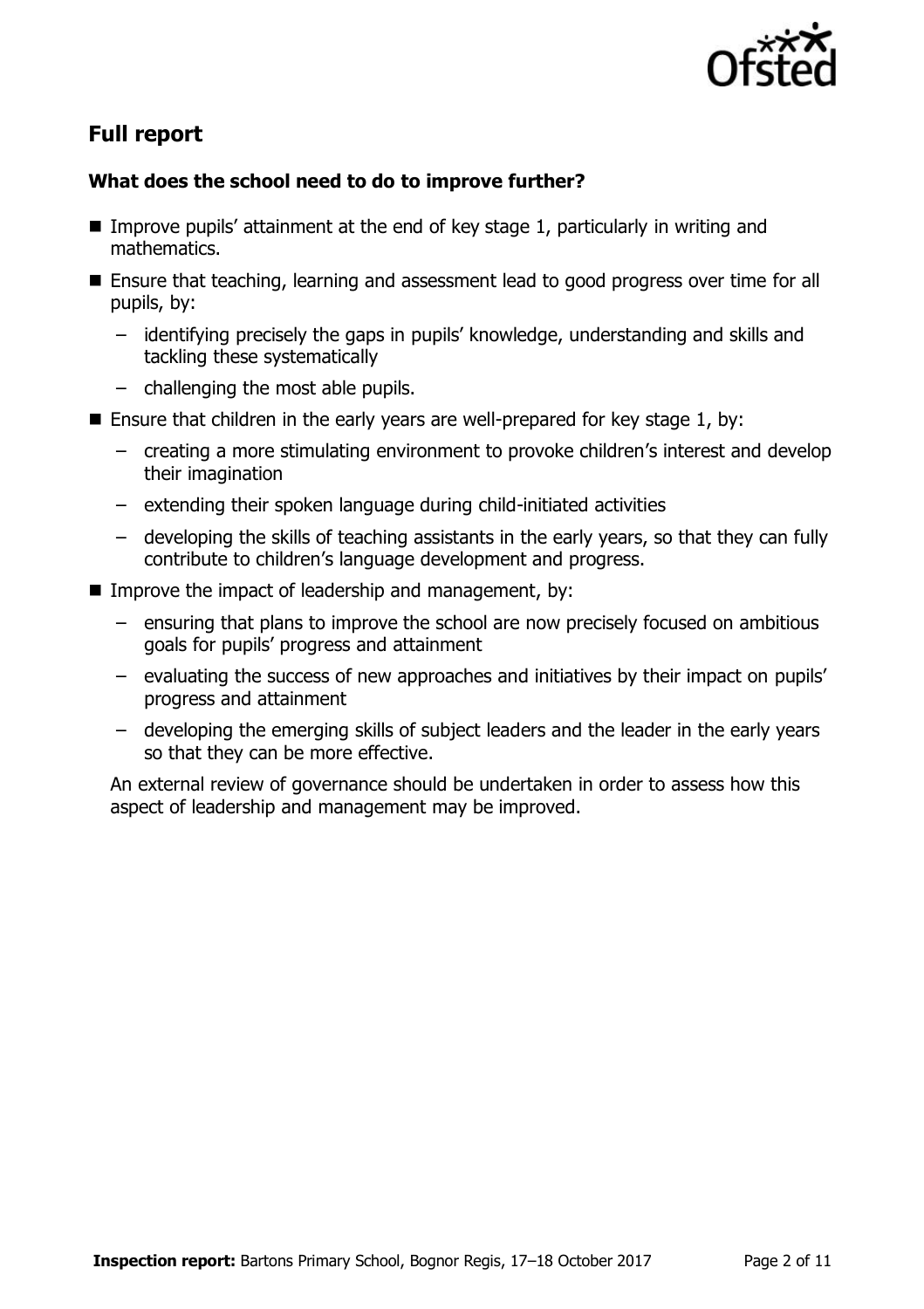

## **Inspection judgements**

#### **Effectiveness of leadership and management Requires improvement**

- Over time, leadership and management of the school at all levels has not improved outcomes for pupils.
- **Following her appointment, the current headteacher quickly realised the extent of the** work that would be needed to improve the school. While there have been improvements to leadership, teaching, and pupils' attitudes to learning, the pace of improvement has not been fast enough and outcomes for pupils remain too low.
- Initiatives to improve the school are sensible and are likely to bring about improvement in the long term. However, leaders are not sufficiently focused on the vital goal of improving pupils' progress and attainment. They monitor whether staff are implementing the new approaches, rather than their impact on pupils' learning. As a result, leaders cannot judge whether their approaches are having the desired impact on pupils' progress and attainment.
- New middle leaders to the school are quickly learning how to carry out their roles. However, they are not yet fully confident about focusing on pupils' progress and holding staff to account.
- The local authority has not supported or challenged the school effectively. Not enough action was taken to tackle previous leaders about the persistently low attainment of pupils at the end of key stage 1.
- Leaders are completely realistic and honest about the need for the school to improve. They fully accept that outcomes are not good enough. Since her appointment in September 2016, the headteacher has successfully strengthened teaching through new appointments and restructuring of roles. She has developed leadership, including the appointment of a new deputy headteacher. She has ensured that staff are now welltrained, that their work is monitored and that they have precise targets to improve pupils' progress.
- $\blacksquare$  The school is more ambitious than it was. Positive values of teamwork, looking outwards and building relationships in the community have enhanced the school's ethos and reputation. The improved atmosphere in the school is having a very positive impact on pupils. They have risen to the challenge of the headteacher's expectations. With such commitment from the pupils themselves, there is much scope for improvement.
- The curriculum on offer to pupils is rich and diverse. Rightly, pupils concentrate on improving their writing and mathematics. They benefit from challenging and inspiring texts to read and on which to base their writing in English. Pupils told inspectors about how much they were learning in history, science and art. Pupils' work and their contributions to school life are displayed with care and pride around the building.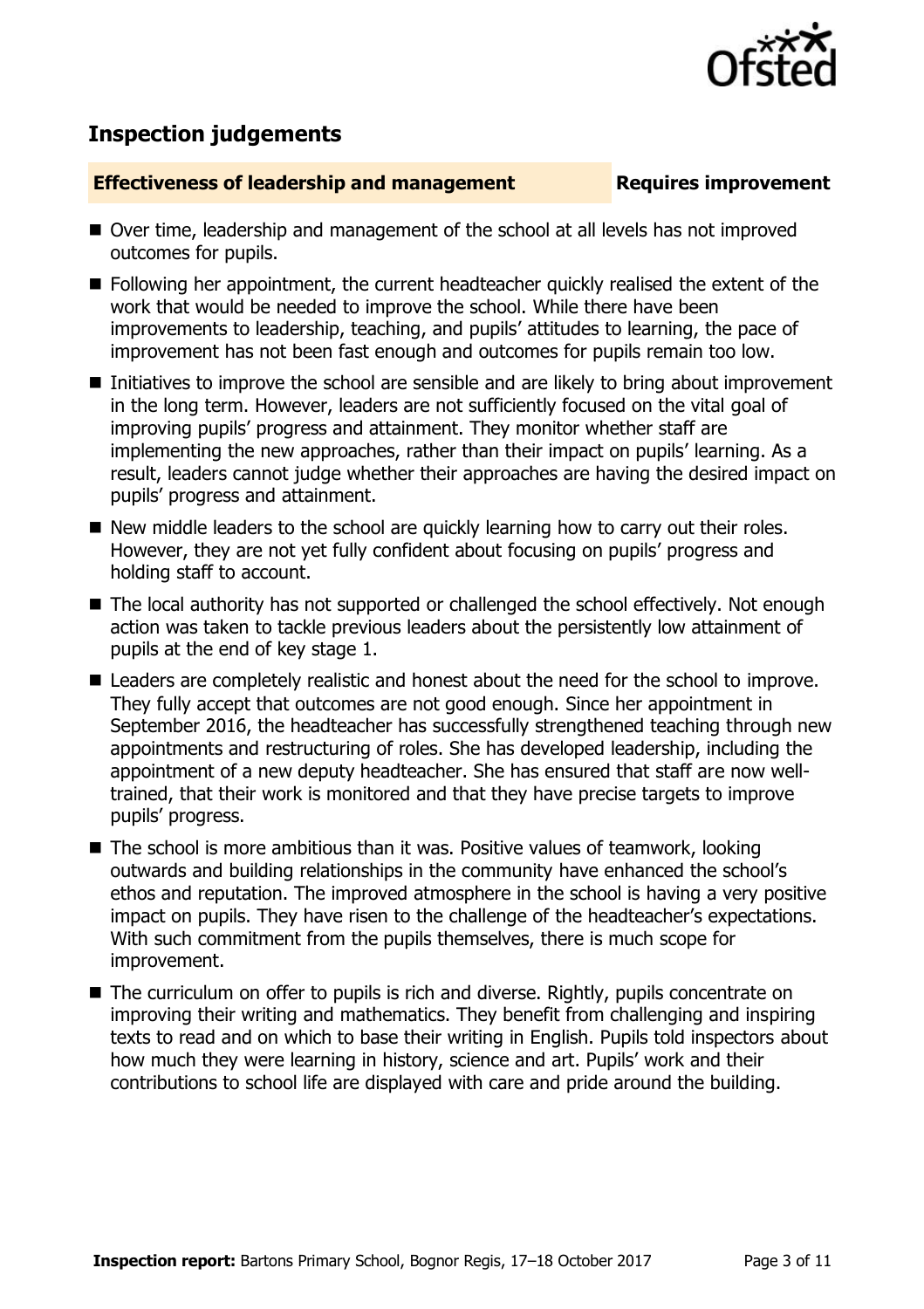

- School life and timetabled subjects contribute very strongly to pupils' spiritual, moral, social and cultural development. Leaders have made sure that pupils have opportunities to learn how to work together successfully and study other cultures and religions. Pupils now have more opportunities to take part in sports, perform in music and theatre and contribute to the local community. Pupils enjoy being part of a school where different home languages are spoken.
- **Pupil premium funding is used effectively to provide eligible pupils with extra help and** support. As a result, pupils who are disadvantaged do not fall behind others, even though there is still a lot of ground to make up. Importantly, as a result of targeted work with families, many individual pupils eligible for the pupil premium have improved their attendance.
- Additional funding for pupils who have special educational needs and/or disabilities is used well. Pupils who have particularly complex difficulties or vulnerabilities, are well supported. As a result, many pupils who have special educational needs and/or disabilities make progress that is helping them to catch up.
- The school uses the sport premium funding effectively to provide specialist coaching in particular games and sports. Pupils enjoy these opportunities and can talk with confidence about the boost to their physical fitness and well-being. In addition, funding is used to extend teachers' skills in teaching physical education and sports for all age groups.
- Parents, staff and pupils are broadly confident in the school. In particular, parents feel that the school is welcoming and many believe that it has a better reputation than previously. Parents have supported the change from an infant to a primary school and feel that this has been managed well.

#### **Governance of the school**

- Governors have not been effective in challenging the school to improve outcomes for pupils. In the past, governors did not challenge school leaders. They did not have a deep understanding of how they should evaluate the school's performance or analyse information about pupils' progress.
- There have been some wise changes to the governing body in recent times and since the appointment of the new headteacher. New governors are bringing fresh eyes to the school and experienced governors are pleased to be more directly involved in school life. They visit frequently and are in closer contact with staff and leaders.
- However, as is the case with the headteacher and other senior leaders, governors are acutely aware of how much the school needs to improve. They are conscious of their own weaker areas. Although governors try hard to ask probing questions, they are not clear about how to challenge senior leaders to bring about rapid improvement.
- Governors have put together an action plan. However, their objectives focus too much on what they will do as part of their monitoring rather than the targets they want the school to meet.
- Governors are assiduous about checking the relevant aspects of school procedures such as safer recruitment of staff.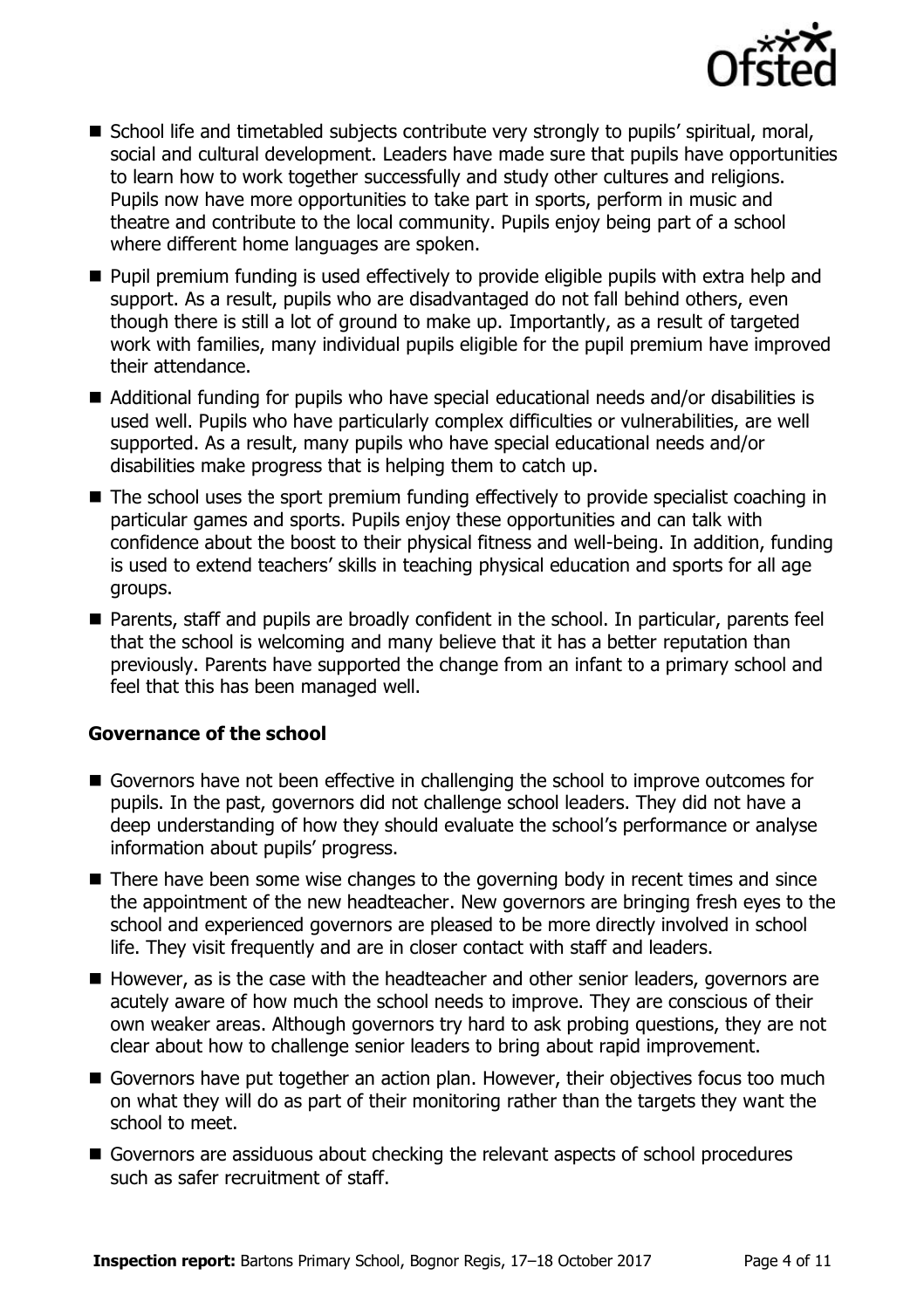

### **Safeguarding**

- The arrangements for safeguarding are effective. The school meets all statutory requirements, including those related to the safer recruitment of staff.
- The headteacher is the designated safeguarding leader and has a deep sense of duty. She knows pupils and their families very well and has a strong relationship with other agencies working to protect children. She is also not afraid to press other professionals for more urgent and appropriate action where necessary.
- The school's securely stored records of safeguarding concerns are thorough, orderly and are updated when necessary.
- Staff are well-trained in line with current priorities and know exactly what to do if they are worried about a pupil. Their knowledge is up to date and they are confident that any concerns they raise will be followed up promptly.
- The school has worked effectively with parents on e-safety and pupils have learned how to keep safe online and when using social media.

#### **Quality of teaching, learning and assessment Fig. 2.1 Requires improvement**

- Over time, teaching has not led to good progress for pupils.
- Until very recently, expectations of what pupils could achieve have been too low. The most able pupils have not been stretched, particularly in mathematics and writing. There are gaps in pupils' knowledge and understanding, which put their future achievement at risk. Teachers have not made sure that these gaps are filled.
- Improving writing is rightly a focus across the school and pupils have many opportunities to practise. It is encouraging that pupils' handwriting is improving. They also benefit from creative and exploratory tasks that interest and inspire them. However, teachers do not always ensure that pupils are challenged enough. There is not enough attention to detail. For example, when speaking or writing pupils make grammatical errors which are not picked up, and which are then repeated.
- Nevertheless, it is clear that teaching is beginning to improve and lead to better progress. Pupils are productive and purposeful in lessons. They are willing to learn and they try hard to be diligent. Pupils have confidence in their teachers and other adults and trust them to help them to do well.
- **Pupils help each other in lessons by listening to each other and being respectful of** others' views. They pay close attention to the work they have done and are keen to improve and extend themselves. Pupils value the guidance they receive from their teachers and respond well to it.
- **Pupils are enthusiastic about all aspects of their timetabled lessons. They throw** themselves into activities with energy and commitment, even when the teaching is not so strong. Pupils' enthusiasm is particularly evident when studying science, religious education, music and physical education. Teaching in these subjects is clearly having a positive impact on pupils' broader understanding of the world around them and is preparing them for their next steps.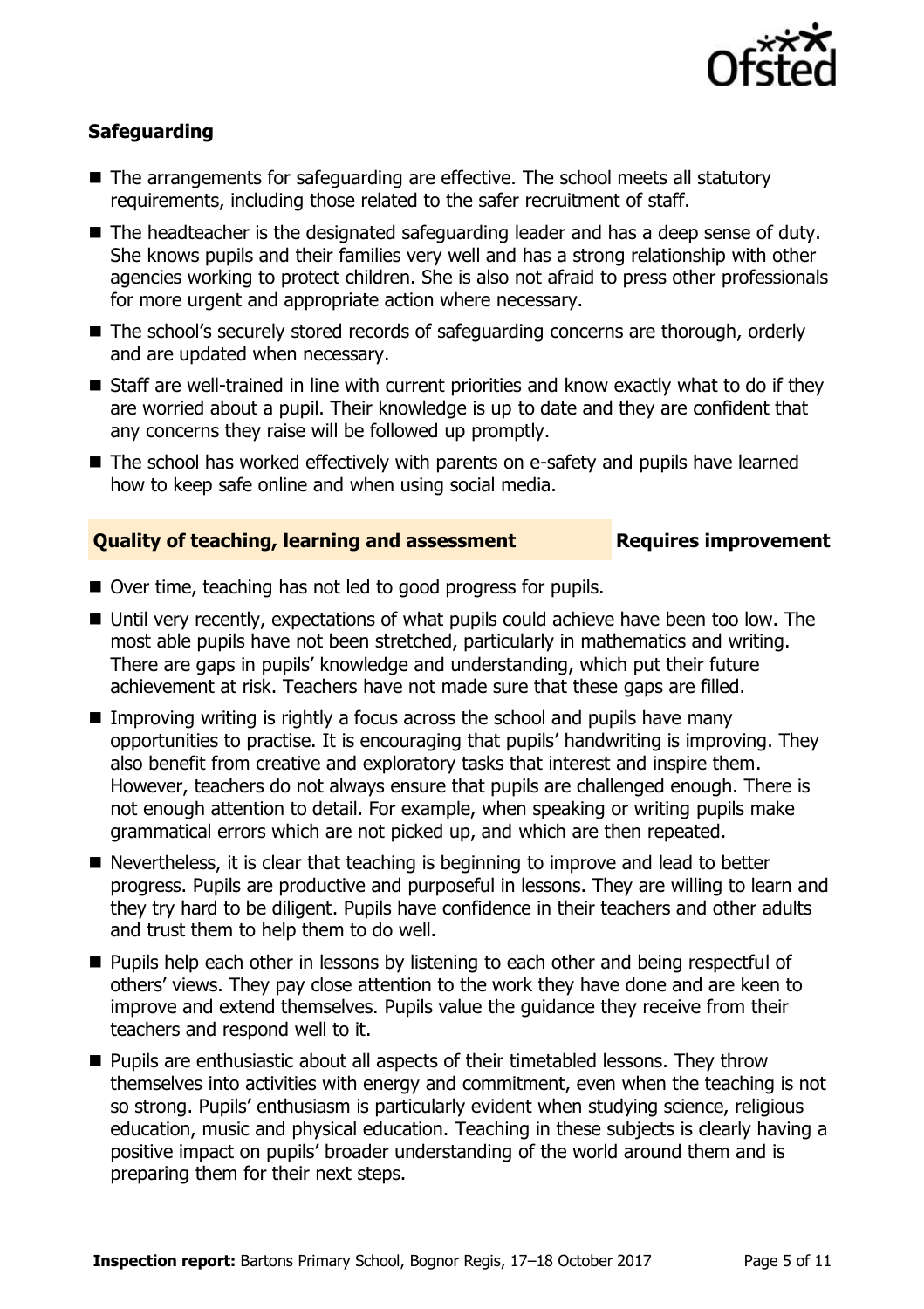

#### **Personal development, behaviour and welfare Good**

#### **Personal development and welfare**

- The school's work to promote pupils' personal development and welfare is good. It is in this area that the new leadership has had the most impact. During the inspection it was evident that some older pupils were enjoying and appreciating opportunities that they had never had before, such as representing their house and receiving awards for good attendance.
- The school is a friendly and welcoming place. Pupils are confident, lively and outgoing. They are unfailingly polite and charming to visitors, being clearly proud of their school. Pupils take care of their books; their work is neat and well-presented. They appreciate and take care of their attractive school building and its environment.
- **Pupils are positive and enthusiastic about all that the school offers. Now that the school** is offering more interesting opportunities, pupils are eager to shine, in and out of lessons. They enjoy showing off their achievements and working together.
- **Pupils get along together very well and are kind to each other. Bullying is rare but** when there are any unpleasant incidents, pupils are confident that staff will deal with these well.
- **For those pupils who have particularly complex difficulties or vulnerabilities, they are** well-supported and their ability to regulate their emotions improves. They become happier and more settled over time because of the support they receive and the friendship and respect they gain from each other.
- **Pupils feel safe in school. They enjoy posts of responsibility, such as looking out for** younger children and being kind to them. Pupils know that they can speak to an adult if they have any worries.

#### **Behaviour**

- The behaviour of pupils is good. Pupils are attentive in lessons, respond quickly to instructions and know how to behave appropriately in formal and informal occasions. They manage their own behaviour and emotions well. Over the last year, there has been a significant reduction in instances of seriously poor behaviour.
- **Pupils are respectful to each other and adults. There is very little name-calling or** derogatory language. On the few occasions when someone steps out of line, pupils are confident that staff will deal with misdemeanours firmly and fairly.
- Attendance has improved over recent times and overall figures are now in line with national figures. School leaders have worked very hard to improve the overall attendance of pupils in vulnerable circumstances and they can point to important improvements for individual pupils.
- The school has successfully changed attitudes to punctuality. Leaders have introduced stricter procedures at the start of the school day, positive incentives for being on time and a very popular early morning club which gets pupils off to a good start.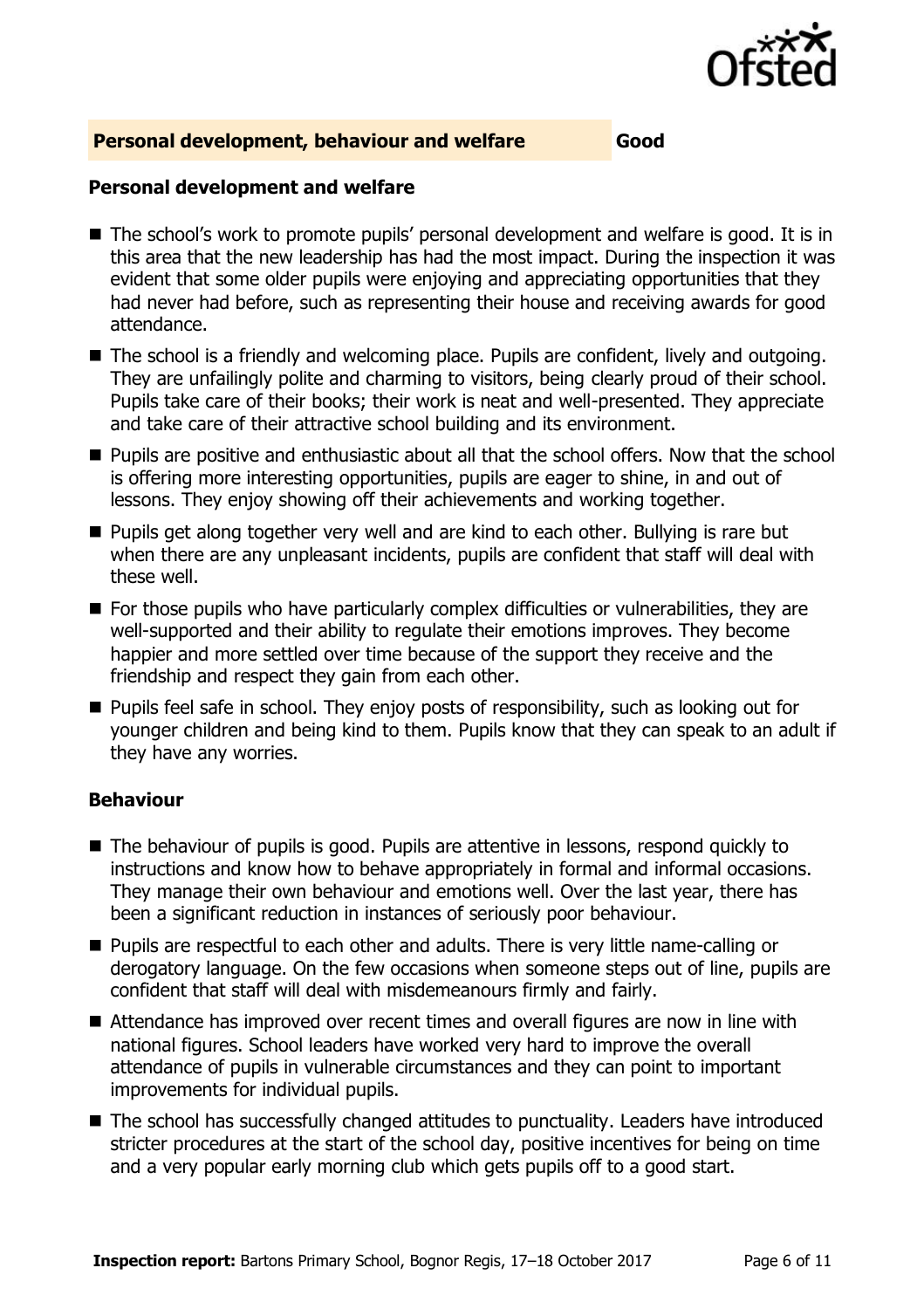

- $\blacksquare$  However, the school is keenly aware of the need for continued vigilance regarding punctuality and attendance. Attitudes to attending school have been hard to change. There is still too much casual and unauthorised absence, when parents do not meet the school's raised expectations.
- Very occasionally, pupils are rather boisterous when moving around the school. In addition, a very small number of staff, parents and pupils noted concerns about some disruption to learning in lessons and inconsistencies in the way that behaviour was managed. However, these concerns do not reflect the overall evidence.

#### **Outcomes for pupils Requires improvement**

- Over time, pupils in key stage 1 and in the early years have not attained highly enough. Their results have been below national figures and have shown little improvement year on year, particularly in mathematics and writing.
- Across the school, too many pupils are not sufficiently challenged. As a result, many pupils do not reach the standards of which they are capable, particularly those who are most-able.
- $\blacksquare$  There has been some improvement in pupils' attainment at the end of key stage 1 recently, particularly in reading, but such improvement is not rapid enough. Older pupils who are now in key stage 2 have suffered a legacy of weak teaching, which has left gaps in their learning and much to catch up with before they will be prepared for secondary school. Standards for the older pupils in the school are not high enough.
- **Pupils' writing is weaker than it should be and the weaknesses begin in the early years.** While school leaders are rightly tackling weaker writing, it is taking time to make an impact on current pupils. In some cases, insufficient attention to detail is hampering rates of progress because pupils make persistent errors that are not picked up quickly.
- **Pupils who are eligible for the pupil premium make better progress in some areas than** others. Individual pupils in receipt of the pupil premium, including the most able, make rapid progress because of the extra support they receive. However, as attainment overall is low, particularly for the most able disadvantaged, the progress of disadvantaged pupils is not close to that of other pupils nationally and remains disappointing.
- Pupils who have special educational needs and/or disabilities are well-supported from their starting points to catch up with their peers. For those pupils who have very complex needs, the school can point to significant improvement in their communication and understanding.
- Recent improvements to teaching and learning are gradually having an impact on pupils' progress in mathematics. Pupils are gaining a greater range of skills and are beginning to develop a deeper understanding and ability to reason.
- The teaching of reading and phonics has improved over the last year. Pupils are now able to use their phonic knowledge confidently and accurately with unfamiliar words. In addition, a bespoke reading programme has led to increases in pupils' reading ages. Pupils love reading and challenging themselves. They enjoy using the well-stocked library and making recommendations to their friends. Pupils read aloud fluently and with expression.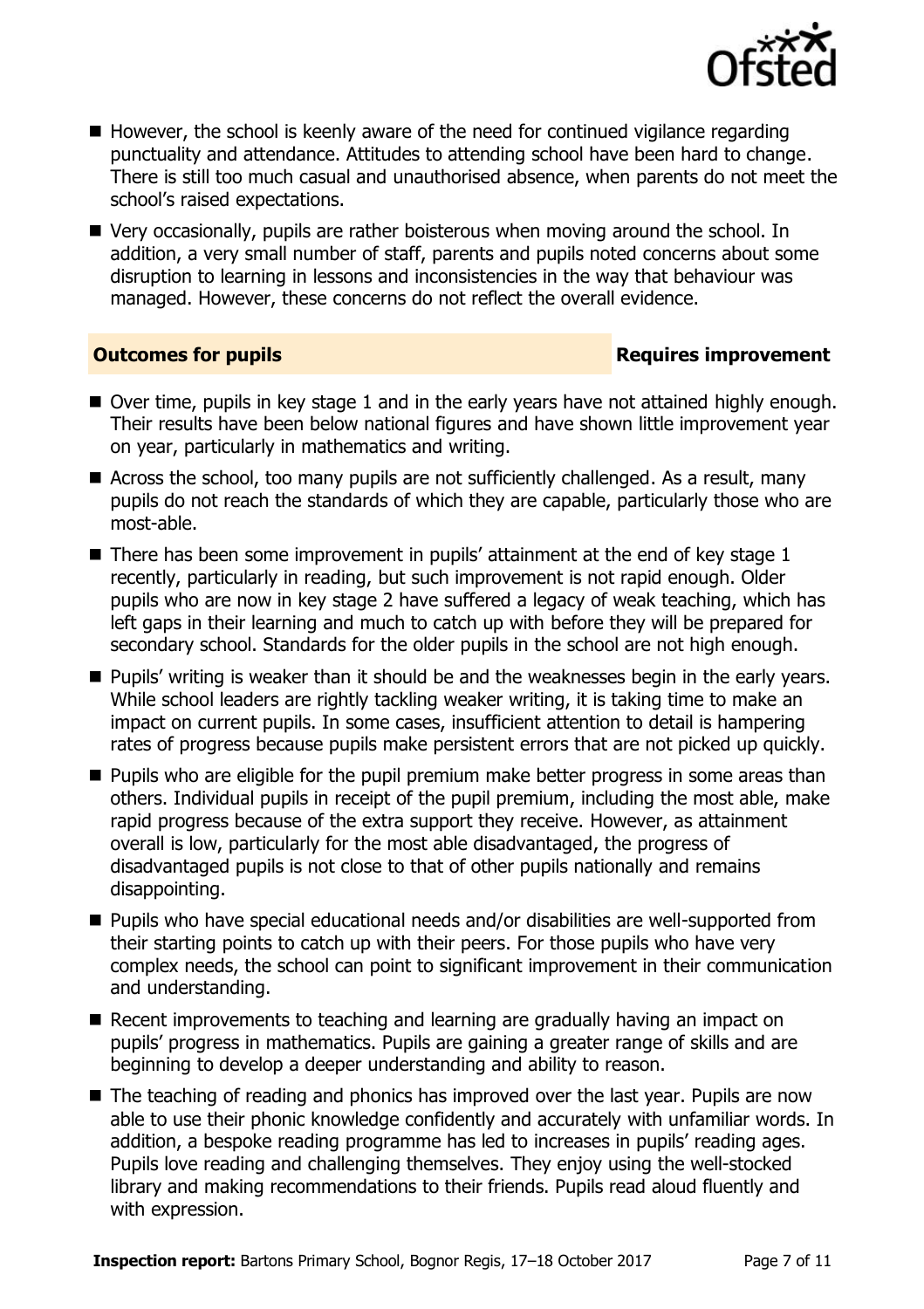

### **Early years provision**

- Children do not make enough progress from their starting points in the early years and are not well-prepared for Year 1. Not enough children reach a good level of development when compared with national figures.
- Leaders have correctly identified that children join the school with low starting points, particularly with language development, but have not been successful with ensuring that all children catch up quickly in time for key stage 1.
- Leaders have not ensured that adults working with children in the early years contribute to their rapid progress in speech and language development. Leaders identify those pupils who require extra help and some of the programmes used make a positive difference. However, there is not enough high-quality questioning and encouragement for pupils to talk to each other and adults through their play. Teaching assistants work hard with the children and form trusting relationships, but do not model enough high-quality speech to support pupils who need it.
- Activities planned for child-initiated sessions do not make the most of opportunities to stimulate children's imaginations and promote their language. The leader for early years was not able to make enough of a contribution to the original design and resourcing of the early years area and is aware that activities and materials need to be more inspiring.
- When adults work directly with children in the early years they make better progress, including those children who have special educational needs and/or disabilities. Children's work and the records of their assessment show how they are improving their concentration and their ability to write and control a pencil or crayon. In addition, children are now getting off to a better start with number work.
- Children's work and leaders' planning show a wide coverage of the different areas of learning. Children's moments of achievement are captured well and used effectively to track their progress.
- Over the past year, the teaching of phonics in the early years has improved and children, including those who are disadvantaged, are now better prepared for reading more challenging texts in Year 1.
- Children are happy and safe in the early years. The leader has a secure knowledge of the children in her care and has built up strong relationships with parents and local preschool providers.
- Children settle down quickly as a group and learn to cooperate with each other and play purposefully. They respond well to instructions and routines. They are friendly and confident, inviting their friends and visitors to join in with their activities.
- All statutory requirements of the early years are met. In addition, the early years leader has a strong understanding of safeguarding and child protection for the youngest children. She responds promptly to any concerns and works effectively with other agencies, including those who provide early help for families.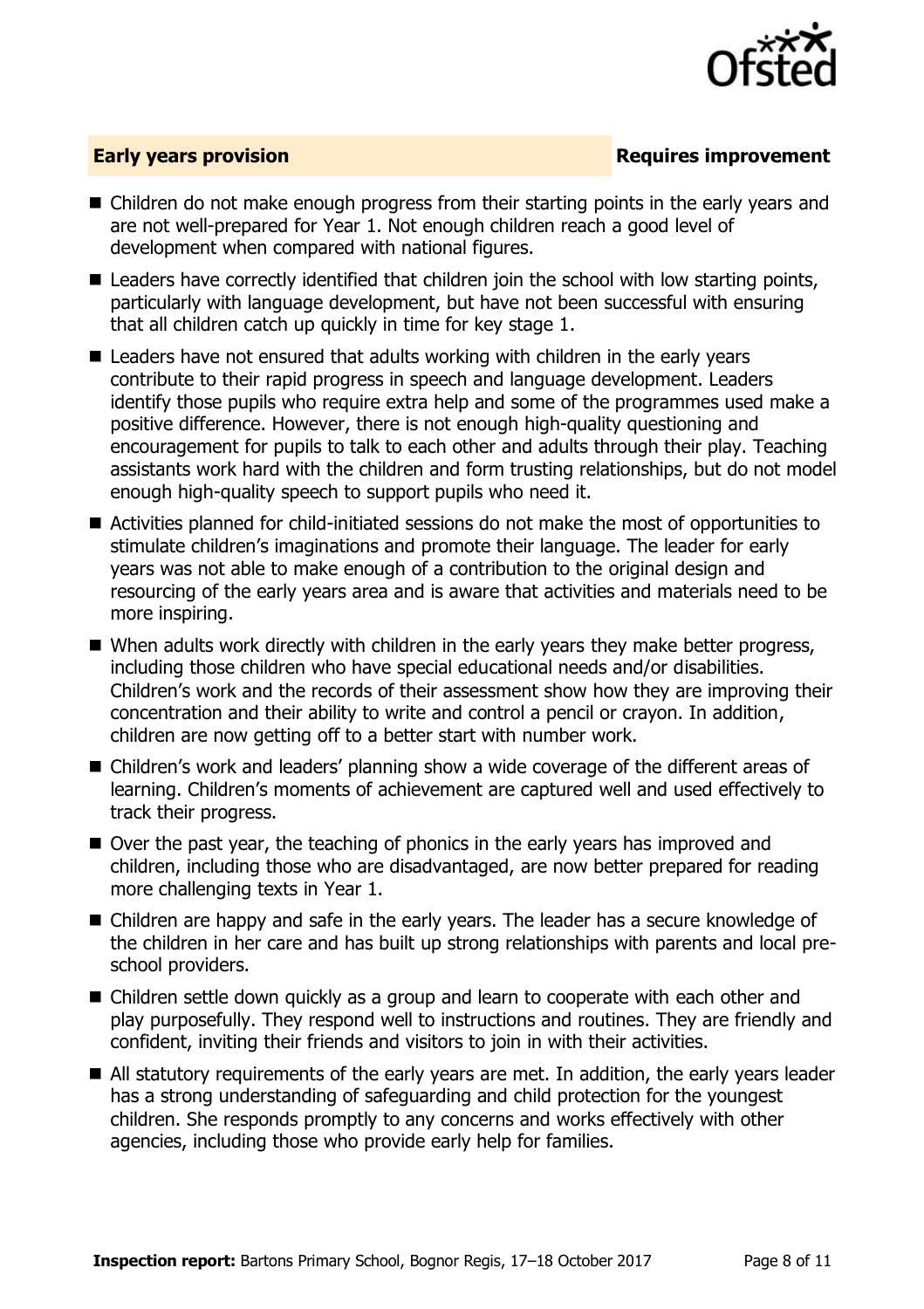

# **School details**

| Unique reference number | 125922             |
|-------------------------|--------------------|
| Local authority         | <b>West Sussex</b> |
| Inspection number       | 10036931           |

This inspection of the school was carried out under section 5 of the Education Act 2005.

| Type of school                      | Primary                      |
|-------------------------------------|------------------------------|
| School category                     | Maintained                   |
| Age range of pupils                 | 5 to 11                      |
| Gender of pupils                    | Mixed                        |
| Number of pupils on the school roll | 240                          |
| Appropriate authority               | The governing body           |
| Chair                               | Deborah Norris               |
| <b>Headteacher</b>                  | <b>Kate Powell</b>           |
| Telephone number                    | 01243 822056                 |
| Website                             | www.bartons.w-sussex.sch.uk  |
| <b>Email address</b>                | head@bartons.w-sussex.sch.uk |
| Date of previous inspection         | 1-2 December 2011            |

### **Information about this school**

- The school meets requirements on the publication of specified information on its website.
- Bartons Primary school is a smaller-than-average school. The school was previously an infant school on a neighbouring site. In 2014 it relocated to the current site as a primary school, at the heart of a new housing development. The current Year 6 pupils are the first to go through the school.
- The school is one-form entry, but there are currently two classes in Years 4 and 5, owing to the reorganisation and an increase in numbers in the local area.
- The current headteacher was appointed in September 2016. A new deputy headteacher was appointed in September 2017.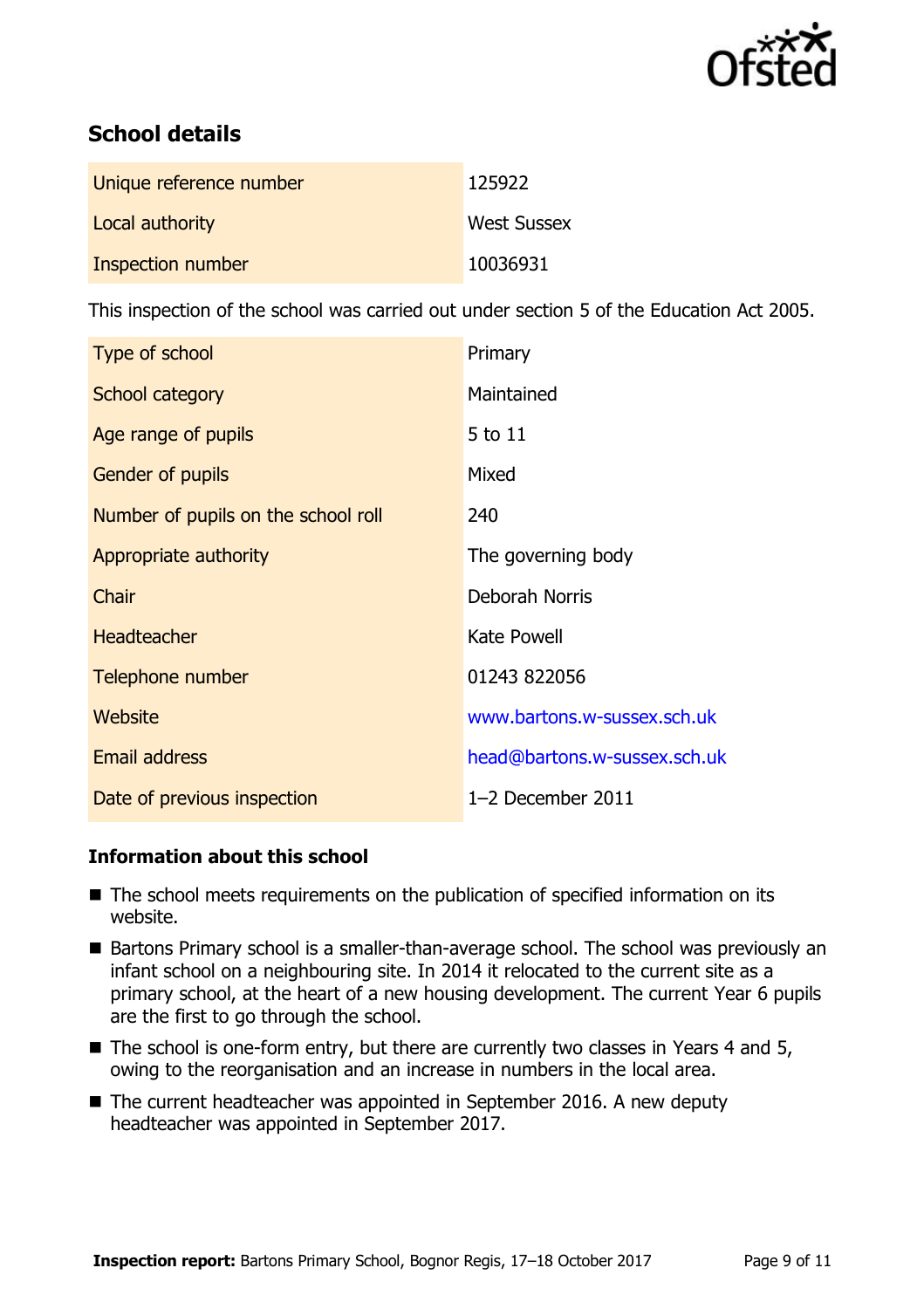

# **Information about this inspection**

- **Inspectors observed teaching and learning in every class, on several occasions** accompanied by senior leaders. Inspectors also made short visits to lessons.
- Inspectors, together with leaders for literacy and mathematics, reviewed pupils' current work and also a sample of work from previous years.
- Meetings were held with the headteacher and deputy headteacher, governors and groups of staff. An inspector spoke to parents at the beginning of the day.
- **Inspectors met with pupils from the school council and also selected a representative** group of pupils to be interviewed. Inspectors listened to pupils reading and talked to them about their books. Break and lunchtimes were observed.
- A range of documentation was scrutinised, including information about pupils' progress and attainment, records of the work of governors and plans to improve the school.
- Her Majesty's Inspector met with a local authority adviser and reviewed recent reports of local authority visits to the school.
- Information about pupils' behaviour and records of their attendance were considered. The school's approach to safeguarding and records of concern were checked and evaluated.
- Inspectors took into account the 70 responses to the online survey, Parent View, together with comments from parents, in addition to the school's own parent survey. Responses from 12 staff to the staff survey and 42 responses to the pupil survey were also considered alongside other evidence.

### **Inspection team**

Janet Pearce, lead inspector **Her Majesty's Inspector** 

**Janet Maul Contract Contract Contract Contract Contract Contract Contract Contract Contract Contract Contract Contract Contract Contract Contract Contract Contract Contract Contract Contract Contract Contract Contract Con**